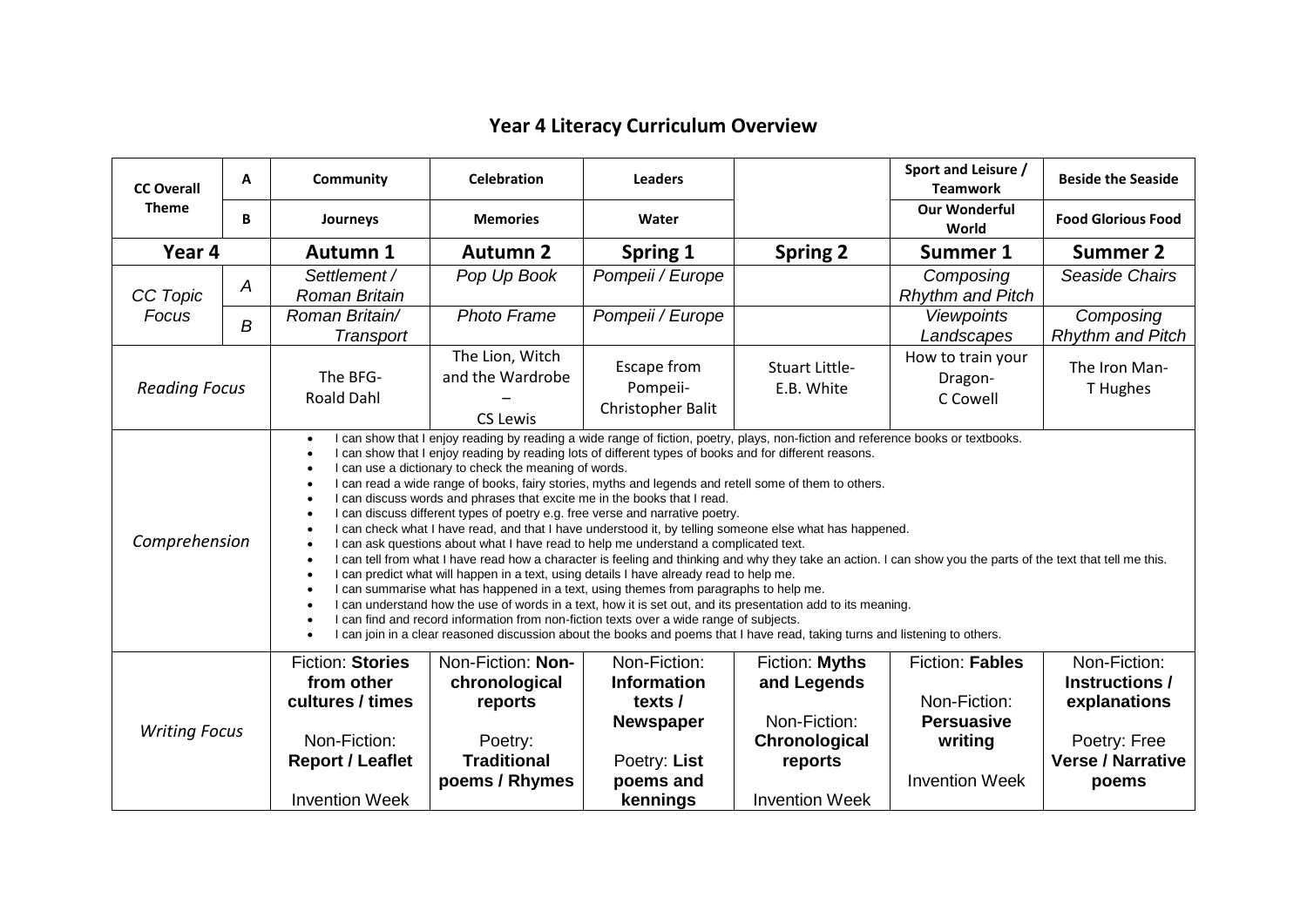|                                                          |                                                                                                                                                                                                                                                                                                                                                                                                                                                                                                                                                                                                                                                                                                                                                                                                                                                                                                                                                                                                                                                                                                                                                                                                                                                                                                    | <b>Invention Week</b>                                                                                                                                                                                  |            |                       |                                                                                                                                                                                                                                                                                                                                                                      |                           |                            | <b>Invention Week</b>              |
|----------------------------------------------------------|----------------------------------------------------------------------------------------------------------------------------------------------------------------------------------------------------------------------------------------------------------------------------------------------------------------------------------------------------------------------------------------------------------------------------------------------------------------------------------------------------------------------------------------------------------------------------------------------------------------------------------------------------------------------------------------------------------------------------------------------------------------------------------------------------------------------------------------------------------------------------------------------------------------------------------------------------------------------------------------------------------------------------------------------------------------------------------------------------------------------------------------------------------------------------------------------------------------------------------------------------------------------------------------------------|--------------------------------------------------------------------------------------------------------------------------------------------------------------------------------------------------------|------------|-----------------------|----------------------------------------------------------------------------------------------------------------------------------------------------------------------------------------------------------------------------------------------------------------------------------------------------------------------------------------------------------------------|---------------------------|----------------------------|------------------------------------|
|                                                          |                                                                                                                                                                                                                                                                                                                                                                                                                                                                                                                                                                                                                                                                                                                                                                                                                                                                                                                                                                                                                                                                                                                                                                                                                                                                                                    |                                                                                                                                                                                                        |            | <b>Invention Week</b> |                                                                                                                                                                                                                                                                                                                                                                      |                           |                            |                                    |
|                                                          | <b>Other Cultures:</b>                                                                                                                                                                                                                                                                                                                                                                                                                                                                                                                                                                                                                                                                                                                                                                                                                                                                                                                                                                                                                                                                                                                                                                                                                                                                             | <b>Non Chron Report:</b>                                                                                                                                                                               | Newspaper: |                       |                                                                                                                                                                                                                                                                                                                                                                      | <b>Myths and Legends:</b> | <b>Fables:</b>             | Instructions:                      |
|                                                          | Refer to AP Guide                                                                                                                                                                                                                                                                                                                                                                                                                                                                                                                                                                                                                                                                                                                                                                                                                                                                                                                                                                                                                                                                                                                                                                                                                                                                                  | Noun,                                                                                                                                                                                                  | Main Point |                       |                                                                                                                                                                                                                                                                                                                                                                      | Refer to AP Guide         | Refer to AP Guide          | Verbing an object;                 |
|                                                          |                                                                                                                                                                                                                                                                                                                                                                                                                                                                                                                                                                                                                                                                                                                                                                                                                                                                                                                                                                                                                                                                                                                                                                                                                                                                                                    | who/which/where,                                                                                                                                                                                       |            | Summary;              |                                                                                                                                                                                                                                                                                                                                                                      |                           |                            |                                    |
|                                                          | <b>Report / Leaflet:</b>                                                                                                                                                                                                                                                                                                                                                                                                                                                                                                                                                                                                                                                                                                                                                                                                                                                                                                                                                                                                                                                                                                                                                                                                                                                                           | <b>BOYS</b>                                                                                                                                                                                            |            | Alliteration;         | <b>Chron Reports:</b>                                                                                                                                                                                                                                                                                                                                                |                           | <b>Persuasive Writing:</b> | $How to ________Guide to ________$ |
|                                                          | Noun, who / which /                                                                                                                                                                                                                                                                                                                                                                                                                                                                                                                                                                                                                                                                                                                                                                                                                                                                                                                                                                                                                                                                                                                                                                                                                                                                                | The question is: ?                                                                                                                                                                                     |            | Question?;            | Noun,                                                                                                                                                                                                                                                                                                                                                                |                           | 'ly' words                 | 2A Opener;                         |
| Alan Peat<br><b>Sentences</b>                            | were,;                                                                                                                                                                                                                                                                                                                                                                                                                                                                                                                                                                                                                                                                                                                                                                                                                                                                                                                                                                                                                                                                                                                                                                                                                                                                                             |                                                                                                                                                                                                        | Emotive    |                       | who/which/where,                                                                                                                                                                                                                                                                                                                                                     |                           | Same word end of           | Time Opener;                       |
|                                                          | BOYS;                                                                                                                                                                                                                                                                                                                                                                                                                                                                                                                                                                                                                                                                                                                                                                                                                                                                                                                                                                                                                                                                                                                                                                                                                                                                                              |                                                                                                                                                                                                        |            | Exclamation!          |                                                                                                                                                                                                                                                                                                                                                                      | <b>BOYS</b>               | two sentences              | Congratulation on!                 |
|                                                          | The Question is: ?.                                                                                                                                                                                                                                                                                                                                                                                                                                                                                                                                                                                                                                                                                                                                                                                                                                                                                                                                                                                                                                                                                                                                                                                                                                                                                |                                                                                                                                                                                                        |            | Ending                |                                                                                                                                                                                                                                                                                                                                                                      | The question is: ?        | How would you              | Joke or Pun                        |
|                                                          | Classification                                                                                                                                                                                                                                                                                                                                                                                                                                                                                                                                                                                                                                                                                                                                                                                                                                                                                                                                                                                                                                                                                                                                                                                                                                                                                     |                                                                                                                                                                                                        |            |                       |                                                                                                                                                                                                                                                                                                                                                                      |                           | feel?                      | Struggling to?                     |
|                                                          | Experts                                                                                                                                                                                                                                                                                                                                                                                                                                                                                                                                                                                                                                                                                                                                                                                                                                                                                                                                                                                                                                                                                                                                                                                                                                                                                            |                                                                                                                                                                                                        |            |                       |                                                                                                                                                                                                                                                                                                                                                                      |                           | <b>Certainty Statement</b> | Before ___ ing (the                |
|                                                          | The more, the more                                                                                                                                                                                                                                                                                                                                                                                                                                                                                                                                                                                                                                                                                                                                                                                                                                                                                                                                                                                                                                                                                                                                                                                                                                                                                 |                                                                                                                                                                                                        |            |                       |                                                                                                                                                                                                                                                                                                                                                                      |                           | 'ly' words                 | warner opener)                     |
|                                                          |                                                                                                                                                                                                                                                                                                                                                                                                                                                                                                                                                                                                                                                                                                                                                                                                                                                                                                                                                                                                                                                                                                                                                                                                                                                                                                    |                                                                                                                                                                                                        |            |                       |                                                                                                                                                                                                                                                                                                                                                                      |                           |                            |                                    |
| Spoken Language                                          | $\bullet$<br>understanding of a text.                                                                                                                                                                                                                                                                                                                                                                                                                                                                                                                                                                                                                                                                                                                                                                                                                                                                                                                                                                                                                                                                                                                                                                                                                                                              | I can ask reasoned questions to improve my<br>I can take part in considered discussion about books<br>that are read to me and those that I can read, taking<br>turns and listening to what others say. |            |                       | I can use my understanding of root words, prefixes<br>(including re-, sub-, inter-, super-, anti-, auto-), and<br>suffixes (including -ation, -ous), to help me understand<br><b>Word Reading</b><br>the meaning of new words.<br>I can read and decode further exception words<br>$\bullet$<br>accurately, including words that do not follow spelling<br>patterns. |                           |                            |                                    |
| Writing -<br>Composition                                 | I can plan and improve my writing by discussing examples from other writers that I like and looking at their use of sentence structure, words and grammar.<br>I can plan my writing by talking about the important parts to have in a story, poem, explanation or non-fiction piece, and I can redraft this work a number of<br>times.<br>I can rewrite my work, making improvements by saying the work out loud, using the best words I know and the best sentence structures I can.<br>I can use paragraphs to organise my writing so that blocks of text flow and ideas are grouped together.<br>I can draft and rewrite work that creates settings, characters and plots that excite the reader by using my best vocabulary, and I can adapt my work<br>depending on the audience.<br>I can organise my non-narrative writing so that it has headings and sub-headings.<br>I can assess my work, and that of others, and suggest improvements.<br>$\bullet$<br>I can edit my work by changing the grammar to improve the way my work reads.<br>I can proof-read my writing for spelling and use of punctuation.<br>$\epsilon$<br>I can read my work out to a group with confidence and make sure it sounds interesting, controlling tone and volume so that its meaning is clear.<br>$\bullet$ |                                                                                                                                                                                                        |            |                       |                                                                                                                                                                                                                                                                                                                                                                      |                           |                            |                                    |
| Writing $-$<br>Vocabulary,<br>Grammar and<br>Punctuation | I can explain the difference between the plural and the possessive -s.<br>$\bullet$<br>I can use the correct form of the verb inflection e.g. we were instead of we was.<br>I can make my writing interesting by using adjectives and other descriptive methods.<br>I can use an adverb phrase at the start of a sentence e.g. Later that day, I heard the bad news.<br>$\epsilon$<br>I can use paragraphs to organise ideas around a theme.<br>I can use a mixture of pronouns and nouns in my writing to aid continuity and avoid words being repeated.<br>I can use inverted commas and other punctuation to indicate direct speech e.g. The conductor shouted, 'Sit down!'.<br>I can use apostrophes to mark plural possession e.g. the girl's name, the girls' names.<br>I can use commas after adverbials at the beginning of a sentence e.g. Later that day, we heard the good news.                                                                                                                                                                                                                                                                                                                                                                                                        |                                                                                                                                                                                                        |            |                       |                                                                                                                                                                                                                                                                                                                                                                      |                           |                            |                                    |